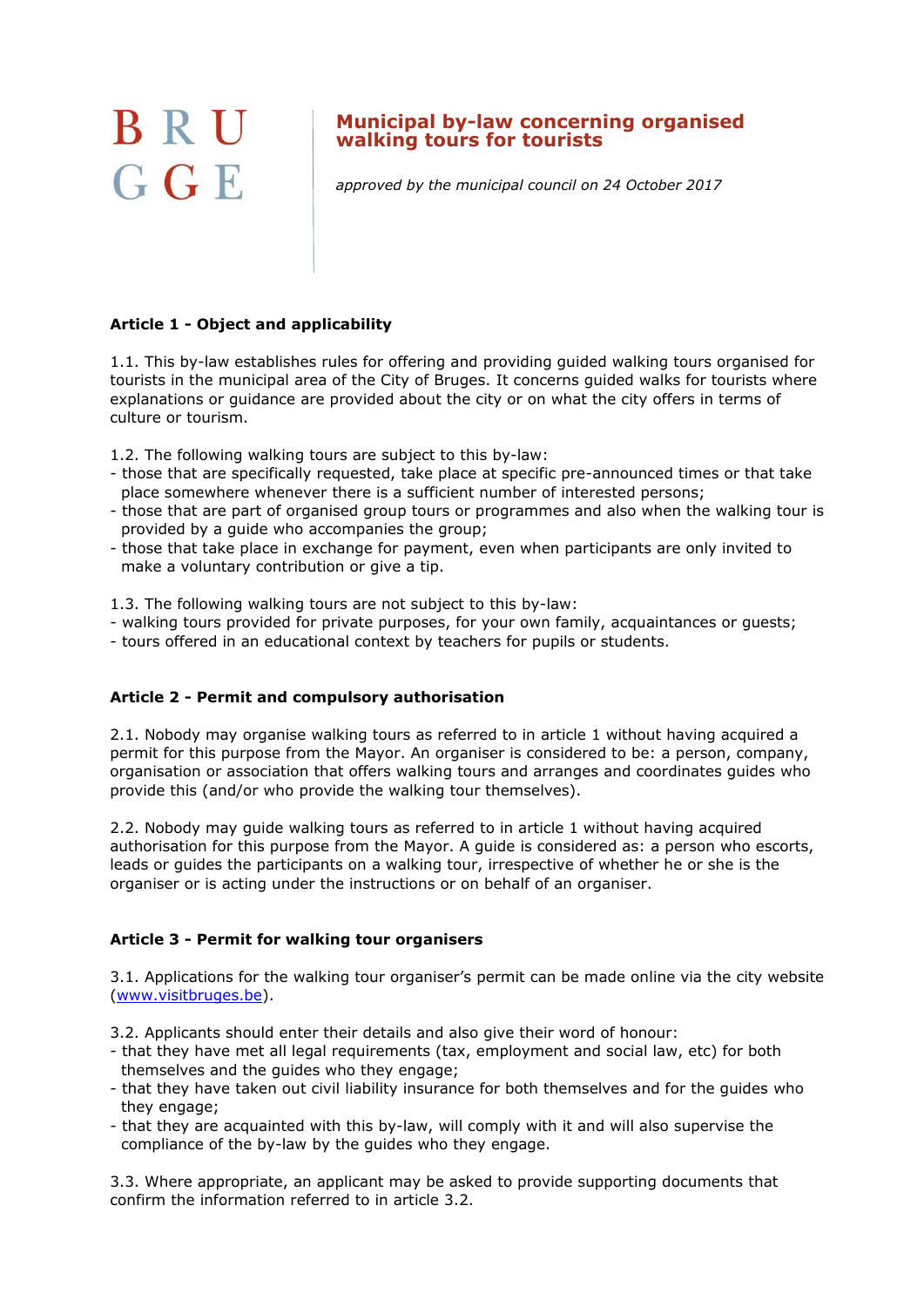3.4. The permit is individual and non-transferrable. In principle, it is valid for an unlimited period, except where the permit has been temporarily or permanently withdrawn.

#### **Article 4 - Authorisation for walking tour guide**

4.1. Applications for the walking tour guide's authorisation can be made online via the city website [\(www.visitbruges.be\)](http://www.visitbruges.be/).

4.2. Applicants must provide their details and also give their word of honour that they are acquainted with this by-law and will comply with its provisions.

4.3. The walking tour guide's authorisation is issued in the form of a badge provided by the city (VisitBruges). It is individual and non-transferrable. In principle, it is valid for an unlimited period, except where it has been temporarily or permanently withdrawn.

#### **Article 5 - Provisions concerning public order, tranquillity, safety, annoyance and the image of the City of Bruges**

5.1. The organisers of walking tours give their assurance that the tour will be performed at the time, in the place and in the manner agreed or as stated in their communication.

5.2. The organisers of walking tours and their guides may not tout or approach potential customers in public spaces. They may also not engage other persons to tout for customers or approach members of the public.

5.3. The guide will always act courteously towards participants of the walking tour and towards other people.

5.4. The guide will refrain from making remarks to participants on a walking tour which could be offensive or hurtful.

5.5. The guide will monitor the conduct of the group members. Their conduct may not disturb or cause inconvenience to public order, tranquillity and safety. Should this occur, the guide will end the walking tour.

5.6. The guide will observe the road traffic rules and regulations during the walking tour. The guide may not stop or control traffic. Neither the guide nor the group may stop on the road to take photographs or provide or listen to explanations respectively.

5.7. Guides on walking tours should not cause inconvenience to others through excessive noise. It is prohibited to use sound amplification. An audio system with earphones (headset) must be used for groups of 25 participants or above.

5.8. It is prohibited to use street furniture (benches, rubbish bins, lamp posts) for addressing participants on the walking tour.

#### **Article 6 - Provisions regarding communication, promotional and visual information**

6.1. Walking tour guides will always wear the badge provided by the City of Bruges during the walking tour.

6.2. It is prohibited to place objects on public roads. Visual and promotional information on other media belonging to the organiser and guide are restricted to stating the logo or the company name of the organiser. The 'I' that denotes the official tourist information offices may not be used on any promotional information or medium, either in this form or in any other derived form.